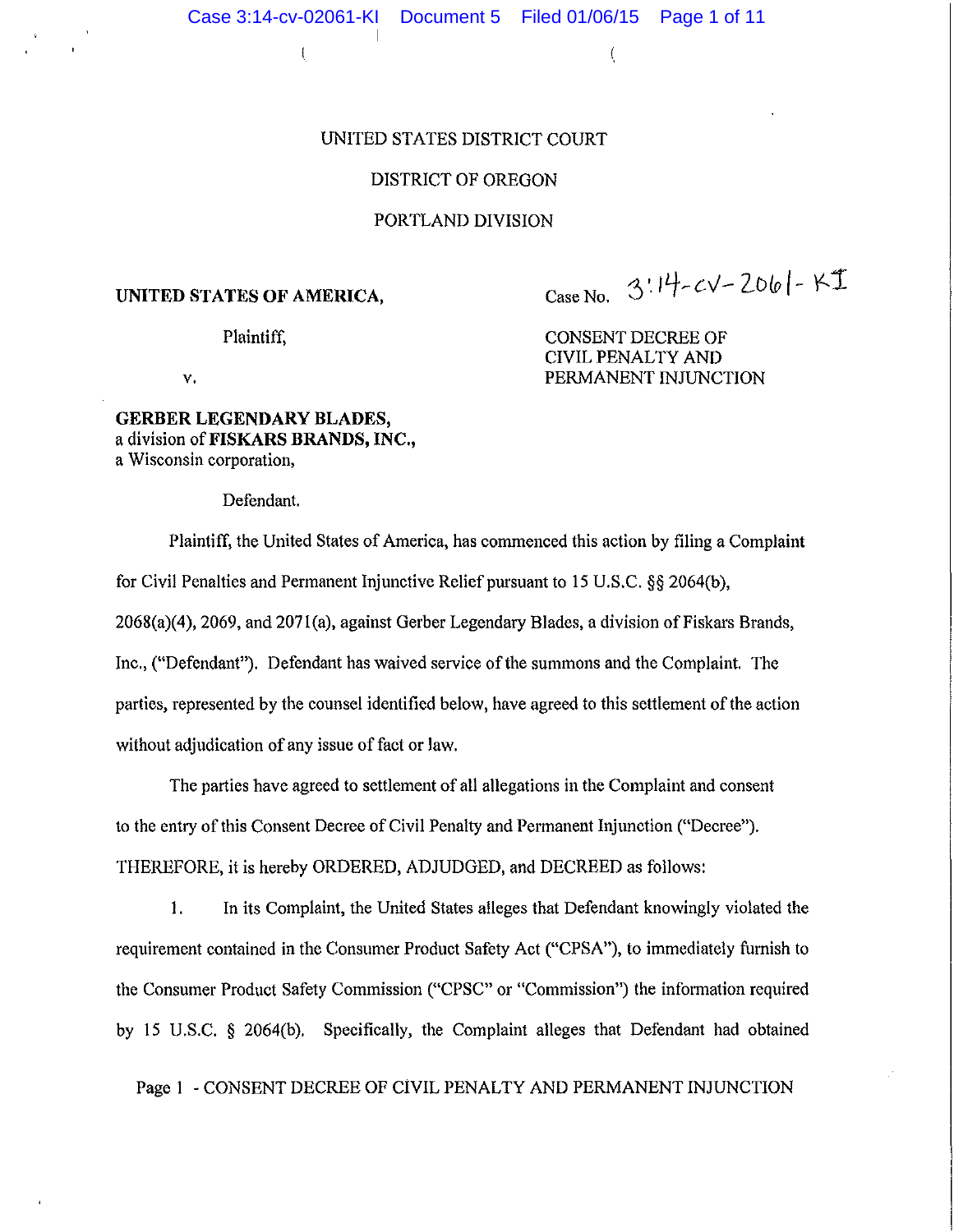$($ 

information which reasonably supported the conclusion that: (!) the Gator Combo Axe that it manufactured and distributed contained a defect that could create a substantial product hazard, and (2) the Gator Combo Axe that it manufactured and distributed created an unreasonable risk of serious.injury or death.

2. This Court has jurisdiction over the subject matter of this action pursuant to 28 U.S.C. §§ 1331, 1345, 1355(a) and 15 U.S.C. § 207l(a).

3. Venue in this District is proper pursuant to 28 U.S.C.  $\S$ § 1391(b), (c) and 1395(a).

4. The Complaint states a claim upon which civil penalties and injunctive relief may be granted against Defendant under the CPSA, 15 U.S.C. §§ 2068(a); 2069(a) and 2071(a).

5. At all relevant times, Defendant was a "manufacturer," as defined in 15 U.S.C. § 2052(a)(l 1), of the Gator Combo Axe described in the Complaint.

6. Defendant enters into this Decree freely and without coercion. Defendant further acknowledges that it has read the provisions of this Decree and is prepared and able to abide by them.

7. The United States believes settlement of this case on the terms described below is in the public interest and that injunctive relief is necessary to prevent future violations of the CPSA.

8. Defendant does not admit that the law has been or is likely to be violated, and specifically denies that any law has been or is likely to be violated, but believes settlement is appropriate to avoid the time and expense of litigation.

# Page 2 - CONSENT DECREE OF CIVIL PENALTY AND PERMANENT INJUNCTION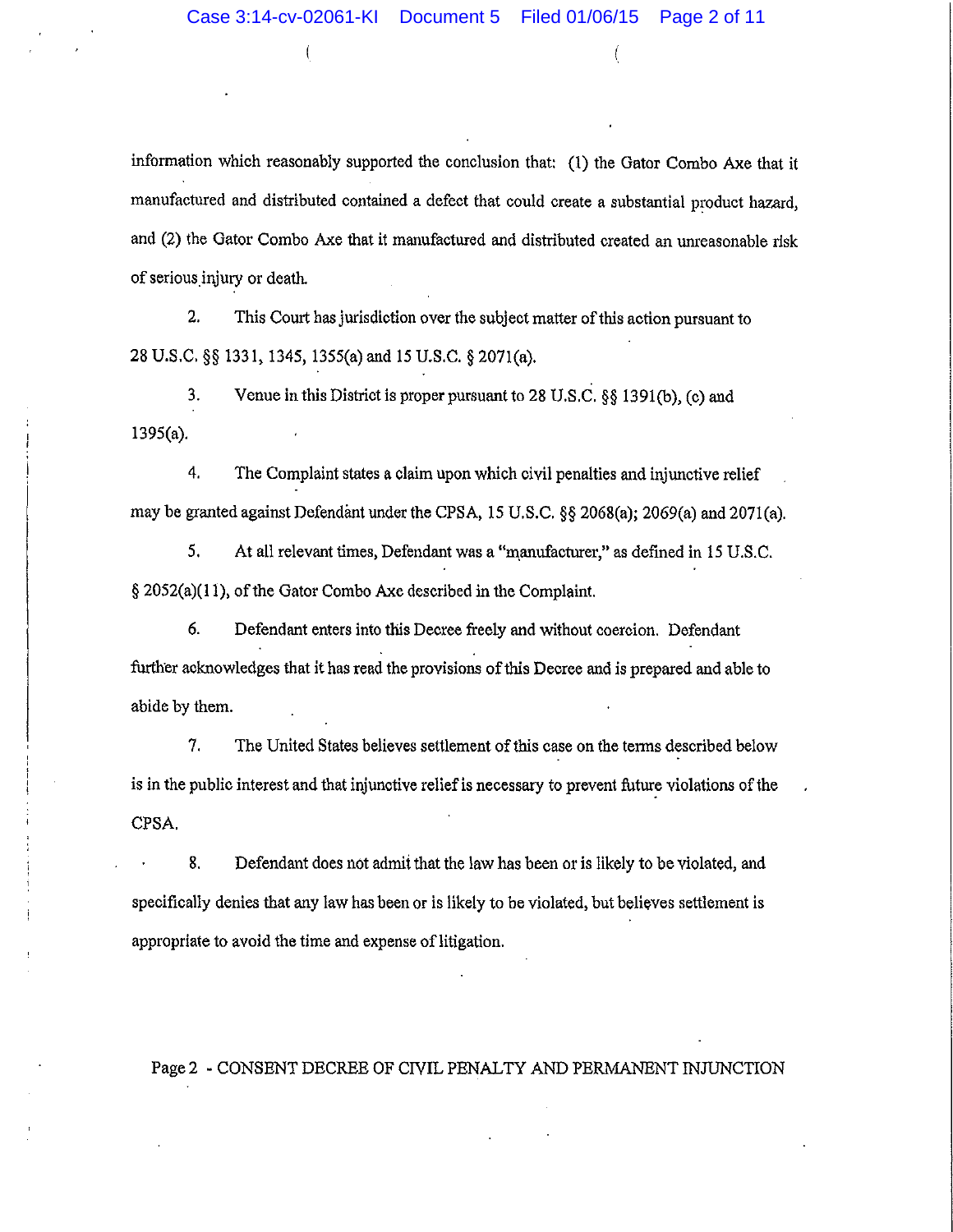(

9. Defendant waives any claim that it may hold under the Equal Access to Justice Act, 28 U.S.C. § 2412, concerning the prosecution of this action through the date this Decree is entered by the Court. All parties agree to bear their own fees, costs, and attorneys' fees.

**I. CIVIL PENALTY** 

A. Defendant shall pay two million six hundred thousand dollars (\$2,600,000.00) to the United States as a civil penalty, pursuant to 15 U.S.C. § 2069. Within fourteen days of entry of this Decree, Defendant shall transfer the civil penalty payment in the form of an electronic fund transfer in accordance with the procedures specified by the Consumer Protection Branch, Civil Division, U.S. Department of Justice, Washington, DC 20530.

B. In the event of any default in payment required in Paragraph A, the entire unpaid amount shall constitute a debt due and immediately owing by Defendant·to the United States, and interest shall accrue and be paid by Defendant at the federal legal rate of interest set forth at 28 U.S.C. § 1961 from the date of default until the payment has been paid in full. .

C. Defendant relinquishes all dominion, control, and title to the funds paid to the fullest extent permitted by law. Defendant shall make no claim to or demand for return of the funds, directly or indirectly, through counsel or otherwise .

. D. The judgment amount set forth in this Section represents a civil penalty owed to the United States Government, is not compensation for actual pecuniary loss, and, therefore, is not subject to discharge under the Bankruptcy Code pursuant to 11 U.S.C. § 523(a)(7).

**II. INJUNCTIVE RELIEF** 

A. Defendant shall implement and shall maintain a compliance program designed to ensure compliance with the safety statutes and regulations enforced by the Commission that, at a minimum, contains the following elements:

Page 3 - CONSENT DECREE OF CIVIL PENALTY AND PERMANENT INJUNCTION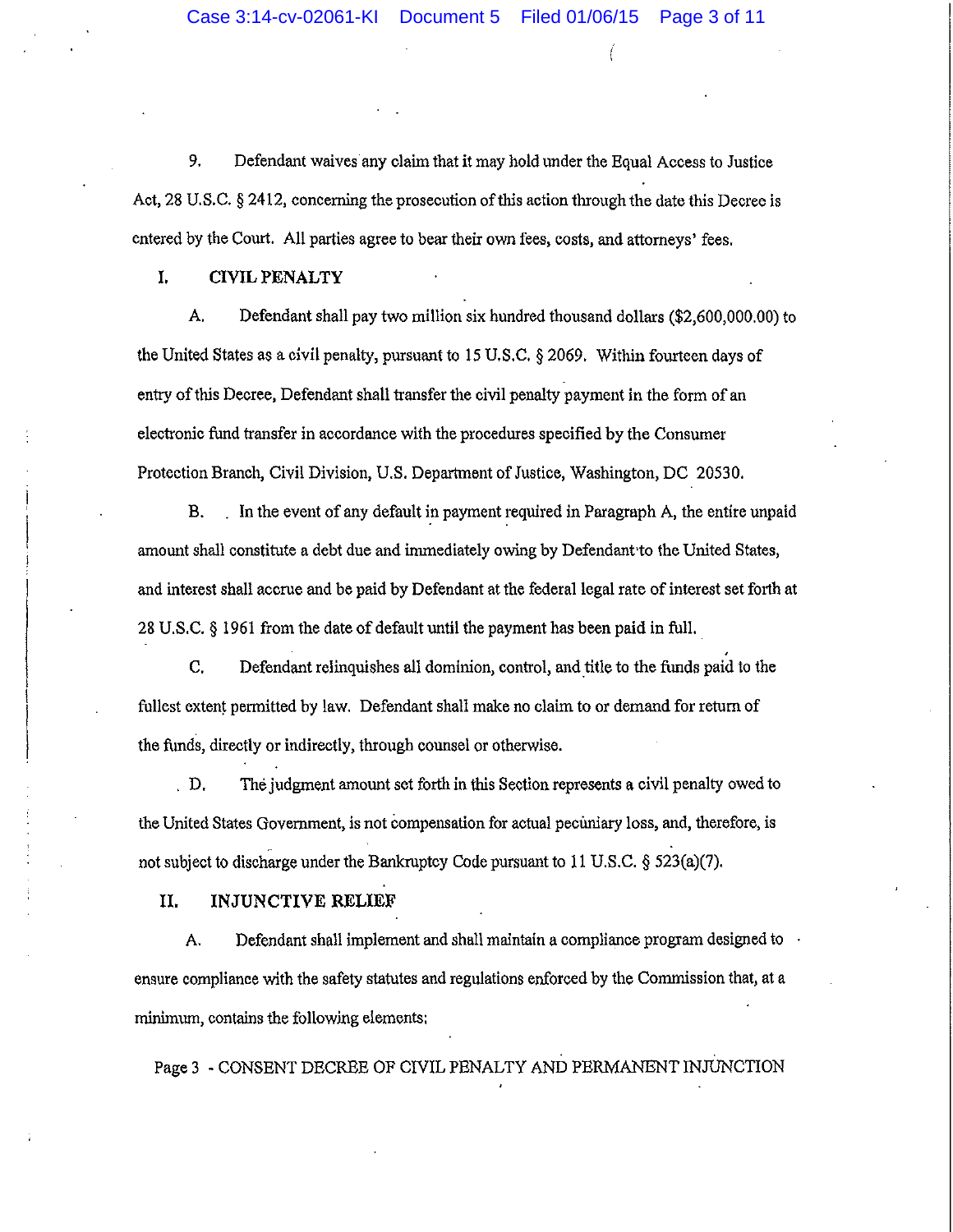$\left($ 

i. written standards and policies;

ii. a mechanism for confidential employee reporting of compliance-related questions or concerns to either a compliance officer or to another senior manager with authority to act as necessary;

iii. procedures for reviewing claims and reports for safety concerns and for implementing corrective and preventive actions when compliance deficiencies or violations are identified;

iv. effective communication of company compliance-related policies and procedures to all employees through training programs or otherwise;

v. senior nianager responsibility for compliance and accountability for violations of the statutes and regulations enforced by the Commission;

vi. oversight of compliance by Defendant's governing body; and

vii. retention of all records reasonably related to compliance with the safety statutes and regulations enforced by the Commission for at least five (5) years and availability of such records to Commission staff upon reasonable request.

B. Defendant shall maintain and enforce a system of internal controls and procedures designed to ensure that:

i. information required by law to be disclosed by Defendant to the Commission is recorded, processed and reported in accordance with applicable law;

ii. all reporting made to the Commission is timely, truthful, complete and accurate; and

iii. prompt disclosure is made to Defendant's management of any material deficiencies or material weaknesses in the design or operation of such internal controls that are

Page 4 - CONSENT DECREE OF CIVIL PENALTY AND PERMANENT INJUNCTION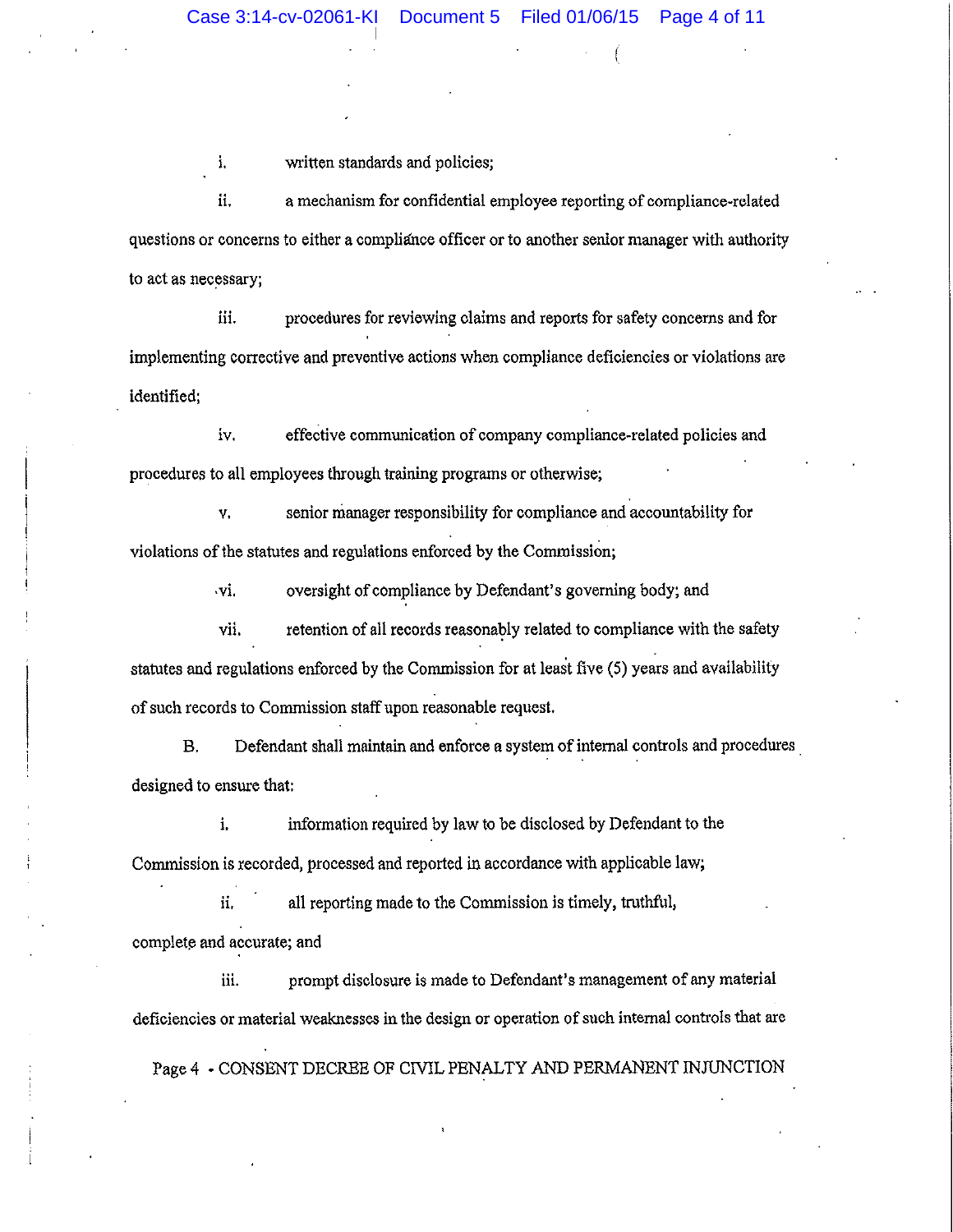reasonably likely to adversely affect in any material respect Defendant's ability. to record, process, and report to the Commission in accordance with applicable law.

C. Defendant shall provide to the Commission written documentation of such improvements, processes, and controls, including, but not limited to, the effective dates of such improvements, processes, and controls, upon reasonable request by the CPSC staff. Defendant shall cooperate fully and truthfully with Commission staff and shall make available all information, materials, and personnel reasonably necessary for Commission staff to evaluate Defendant's compliance with the terms of the Decree.

## **III. MISCELLANEOUS PROVISIONS**

(

A. This Decree shall be binding on the successors and assigns of Defendant, and any such successors and assigns shall be subject to the terms of this Decree.

B. For a period of five years from the entry of this Decree by the Court, Defendant shall notify the CPSC General Counsel in writing within thirty (30) calendar days after any reorganization, consolidation, merger, acquisition, dissolution, assignment, sale, transfer or similar transaction or series of transactions resulting in a successor entity, the transfer or disposition of substantially all of the assets of Defendant or any other changes in corporate structure that may affect compliance obligations arising out of this Decree.

C. Defendant shall notify the CPSC.General Counsel in writing within fourteen (14) days of any change in the person to which communications from the CPSC should be addressed.

D. If Defendant fails to comply with provisions II.B, II.C, III.B, or III.C of this Decree, Defendant shall pay to the United States liquidated damages in the sum of one thousand dollars (\$1,000.00) for each day that Defendant fails to comply with the Decree. Defendant· understands and agrees that the liquidated damages specified in this paragraph are not punitive

Page *5* - CONSENT DECREE OF CIVIL PENALTY AND PERMANENT INJUNCTION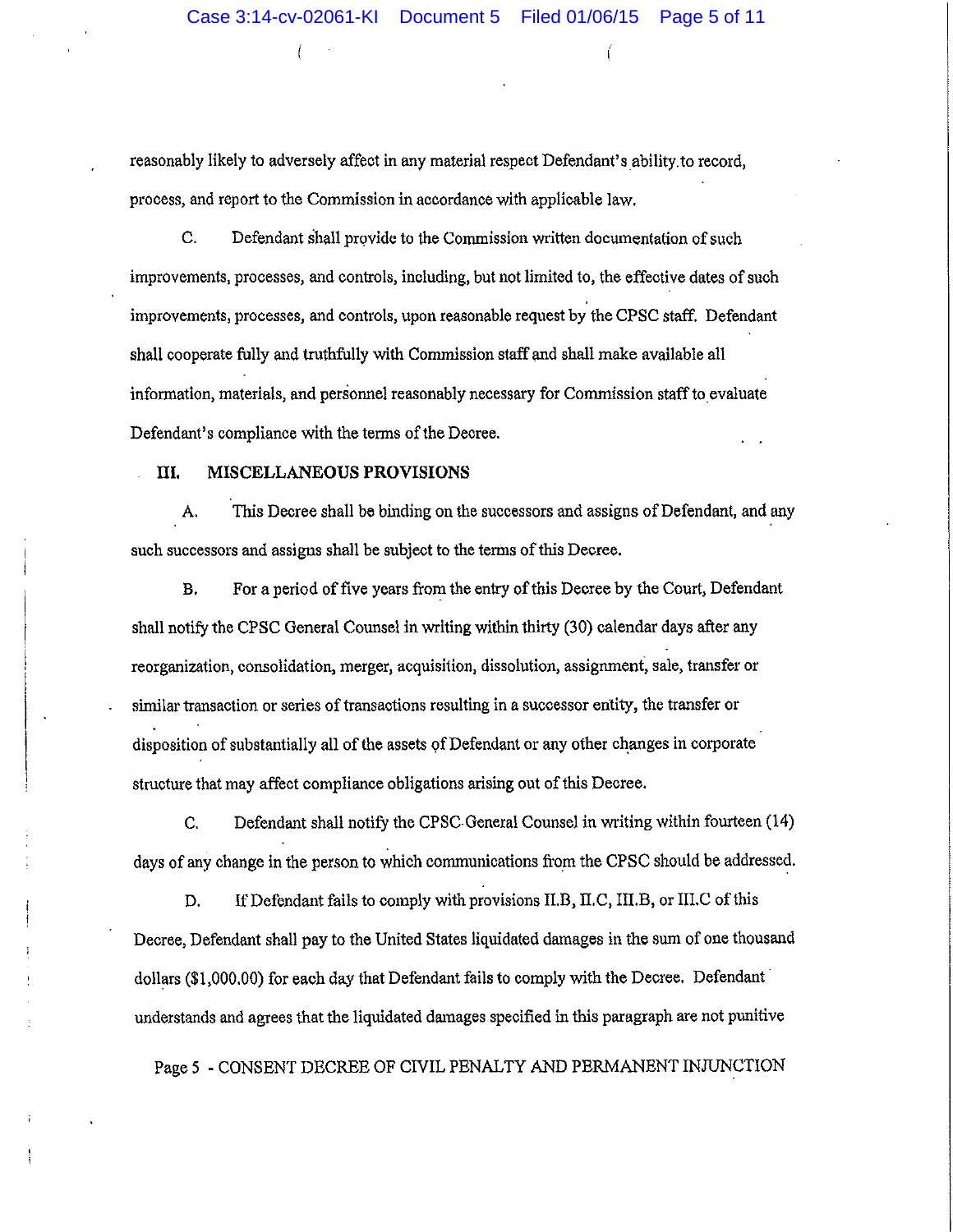$\overline{1}$ 

in nature and that they do not in any way limit the ability of the United States to seek, and the Court to impose, additional criminal or civil contempt penalties based on conduct that may also be the basis for the payment of liquidated damages.

E. Nothing in this Decree shall be interpreted as waiving, or an agreement to waive, the attorney-client privilege, work-product doctrine, and. similar privileges against disclosure.

F. The provisions of this Decree are separate and severable from one another. If any provision is stayed or determined to be' invalid, the remaining provisions shall remain in full force and effect.

G. This Court retains jurisdiction of this matter for the purpose of enabling any of the parties to this Decree to apply to the Court at any time for such further orders or directives as may be necessary or appropriate for the enforcement of compliance therewith, or for the punishment of violations thereof.

H. The United States may seek reasonable costs and attorneys' fees upon succeeding in a suit to enforce this Decree.

I. The parties, by their respective counsel, hereby consent to entry of the foregoing Decree, which shall constitute a final judgment and Order in this matter. The parties further stipulate and agree that the entry of the foregoing Decree shall constitute full, complete, and final settlement of this action.

*!)*  SO ORDERED, this  $\frac{b-a}{a}$  of  $\frac{a}{a}$  . , 2015 U.S. Haw M.

Page 6 - CONSENT DECREE OF CIVIL PENALTY AND PERMANENT INJUNCTION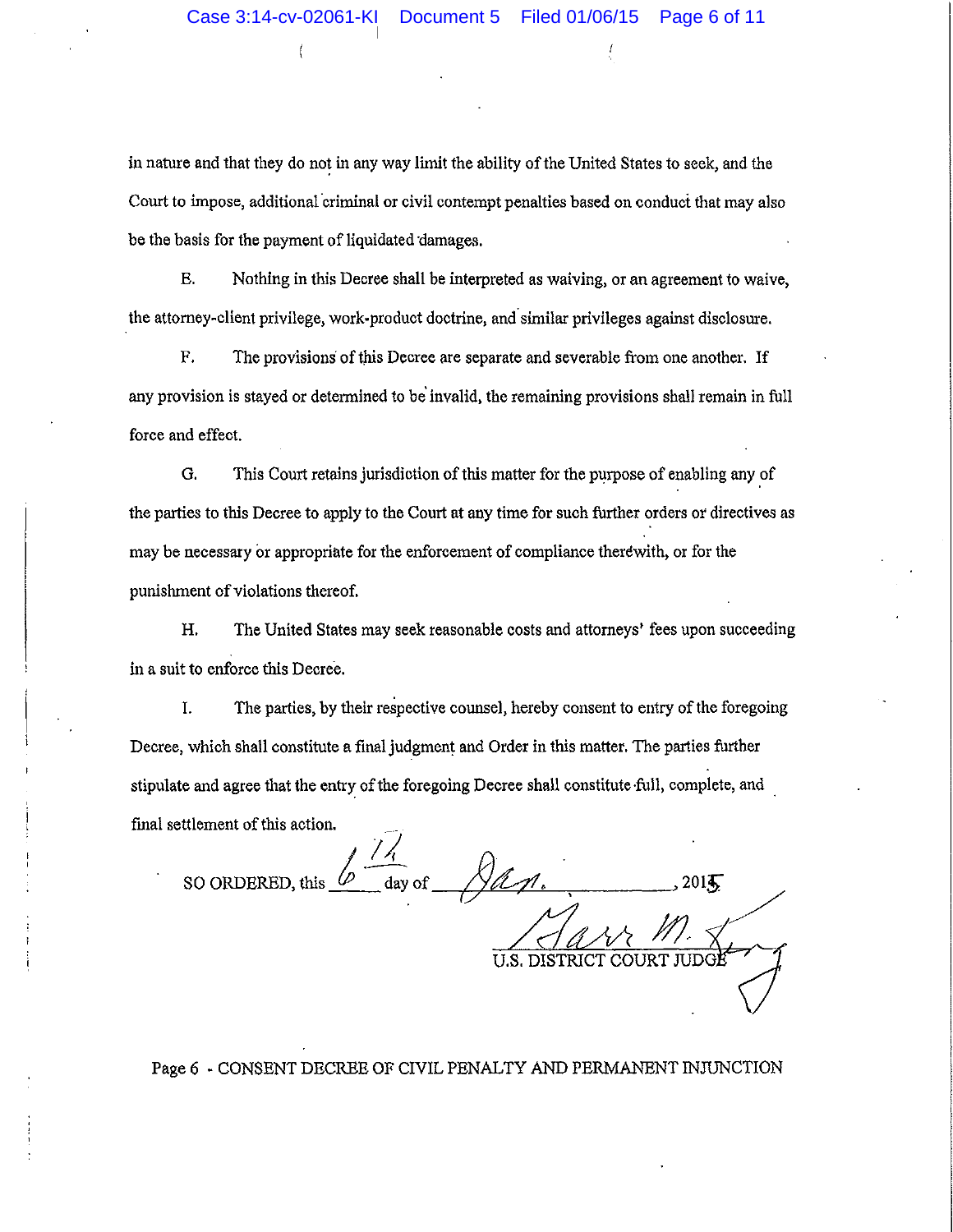Rob Kass President, Gerber Legendary Blades Vice-President, Fiskars Brands, Inc.

(

Bartholomew F. Reuter Foley & Lardner LLP 777 East Wisconsin Avenue Suite 3800 Milwaukee, WI 53202 (414) 297-5826 (414) 297-4900 (Fax)

Attorney for Defendant

 $\mathbf{1}$ 

FOR THE UNITED STATES:

S. AMANDA MARSHALL UNITED STATES ATTORNEY

Neil J, Evans, OSB # 965515 Assistant United States Attorney United States Attorney's Office District of Oregon 1000 S.W. Third Avenue, Suite 600 Portland, Oregon 97204-2902 (503) 727-1000

JOYCE R. BRANDA Acting Assistant Attorney General

JONATHAN F. OLIN Deputy Assistant Attorney General

MICHAEL S. BLUME Director

JILL FURMAN Deputy Director

 $\frac{C_{\sigma q} \ell q}{\text{Roger J. Gural}}$ , Jura

Trial Attorney Consumer Protection Branch U.S. Department of Justice P.0.Box386 Washington, D.C. 20044 (202) 307-0174

Page 7 - CONSENT DECREE OF CIVIL PENALTY AND PERMANENT INJUNCTION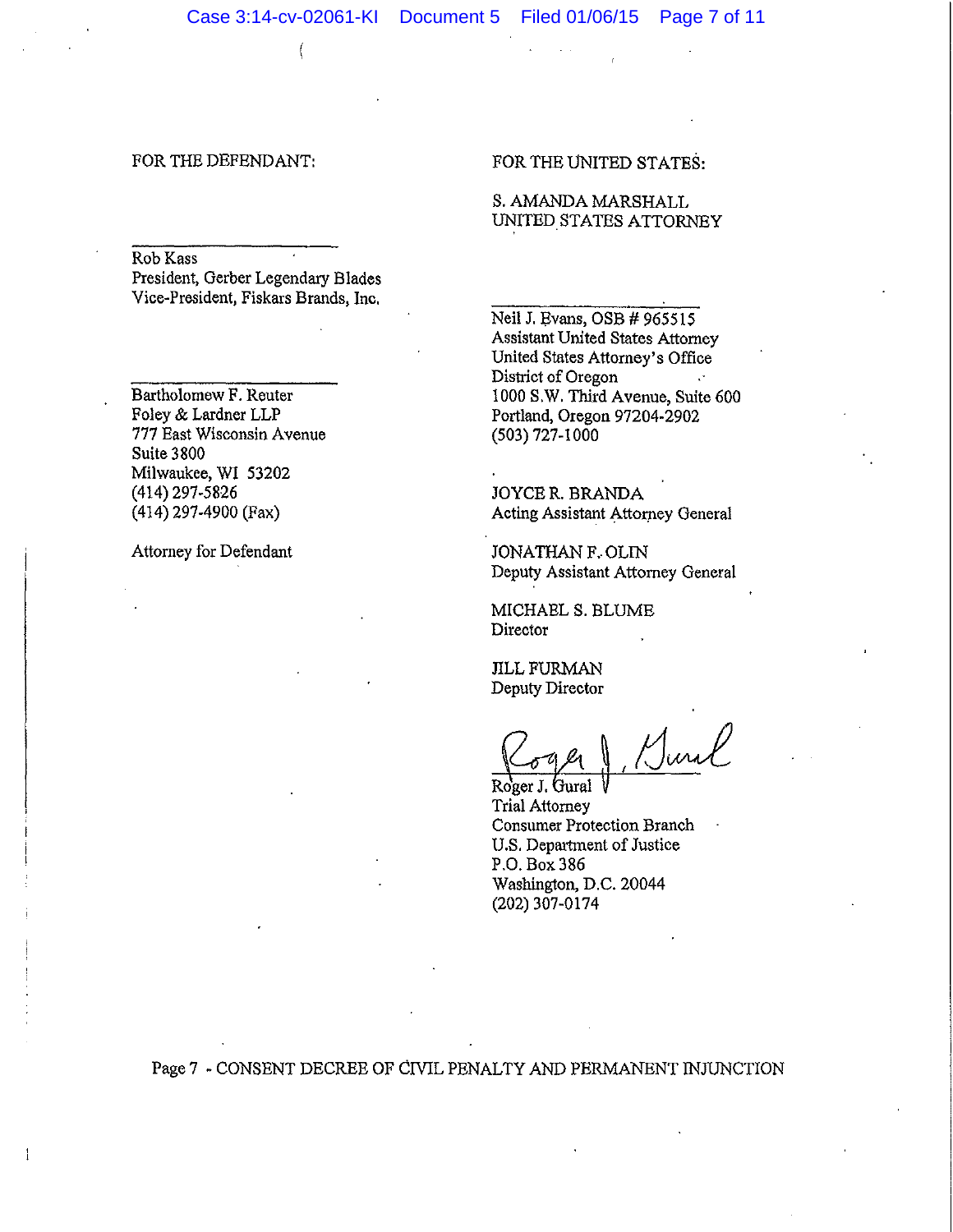Rob Kass

President, Gerber Legendary Blades Vice-President, Fiskars Brands, Inc.

Bartholomew F. Reuter Foley & Lardner LLP 777 East Wisconsin Avenue Suite 3800 Milwaukee, WI 53202 (414) 297-5826 (414) 297-4900 (Fax)

Attorney for Defendant

FOR THE UNITED STATES:

 $\langle$ 

S. AMANDA MARSHALL UNITED STATES ATTORNEY

 $\big\}$ 

 $N$ eil J. Evans,  $OSB$  # 965515 Assistant United States Attorney United States Attorney's Office District of Oregon 1000 S.W. Third Avenue, Suite 600 Portland, Oregon 97204-2902 (503) 727-1000

JOYCE R. BRANDA Acting Assistant Attorney General

JONATHAN F. OLIN Deputy Assistant Attorney General

MICHAEL S. BLUME Director

**IILL FURMAN** Deputy Director

Roger J. Junal

Trial Attorney Consumer Protection Branch U.S. Department of Justice P.0.Box386 Washington, D.C. 20044 (202) 307-0174

Page 7 - CONSENT DECREE OF CIVIL PENALTY AND PERMANENT INJUNCTION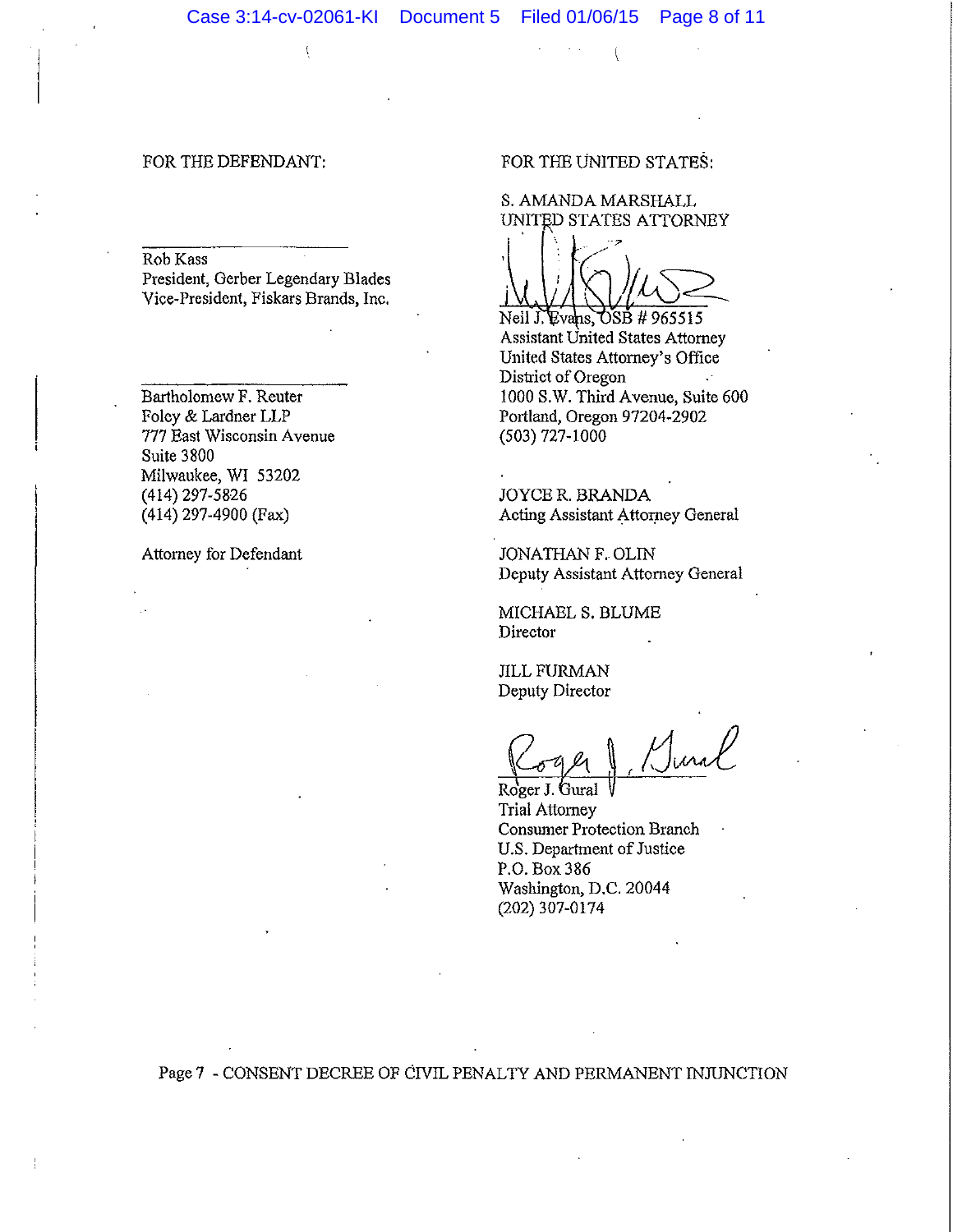Rob Ka

(

President, Gerber Legendary Blades Vice-President, Fiskars Brands, Inc.

Bartholomew F. Reuter Foley & Lardner LLP 777 East Wisconsin A venue Suite 3800 Milwaukee, W1 53202 (414) 297-5826 (414) 297-4900 (Fax)

Attorney for Defendant

ł

FOR THE UNITED STATES:

S. AMANDA MARSHALL UNITED STATES ATTORNEY

Neil J. Evans, OSB # 965515 Assistant United States Attorney United States Attorney's Office District of Oregon 1000 S.W. Third Avenue, Suite 600 Portland, Oregon 97204-2902  $(503) 727 - 1000$ 

JOYCE R. BRANDA Acting Assistant Attorney General

JONATHAN F. OLIN Deputy Assistant Attorney General

MICHAELS. BLUME Director

**JILL FURMAN** Deputy Director

Roger J. Gural Trial Attorney Consumer Protection Branch U.S. Department of Justice P.O. Box386 Washington, D.C. 20044 (202) 307-0174

Page 7 • CONSENT DECREE OF CIVIL PENAL TY AND PERMANENT INJUNCTION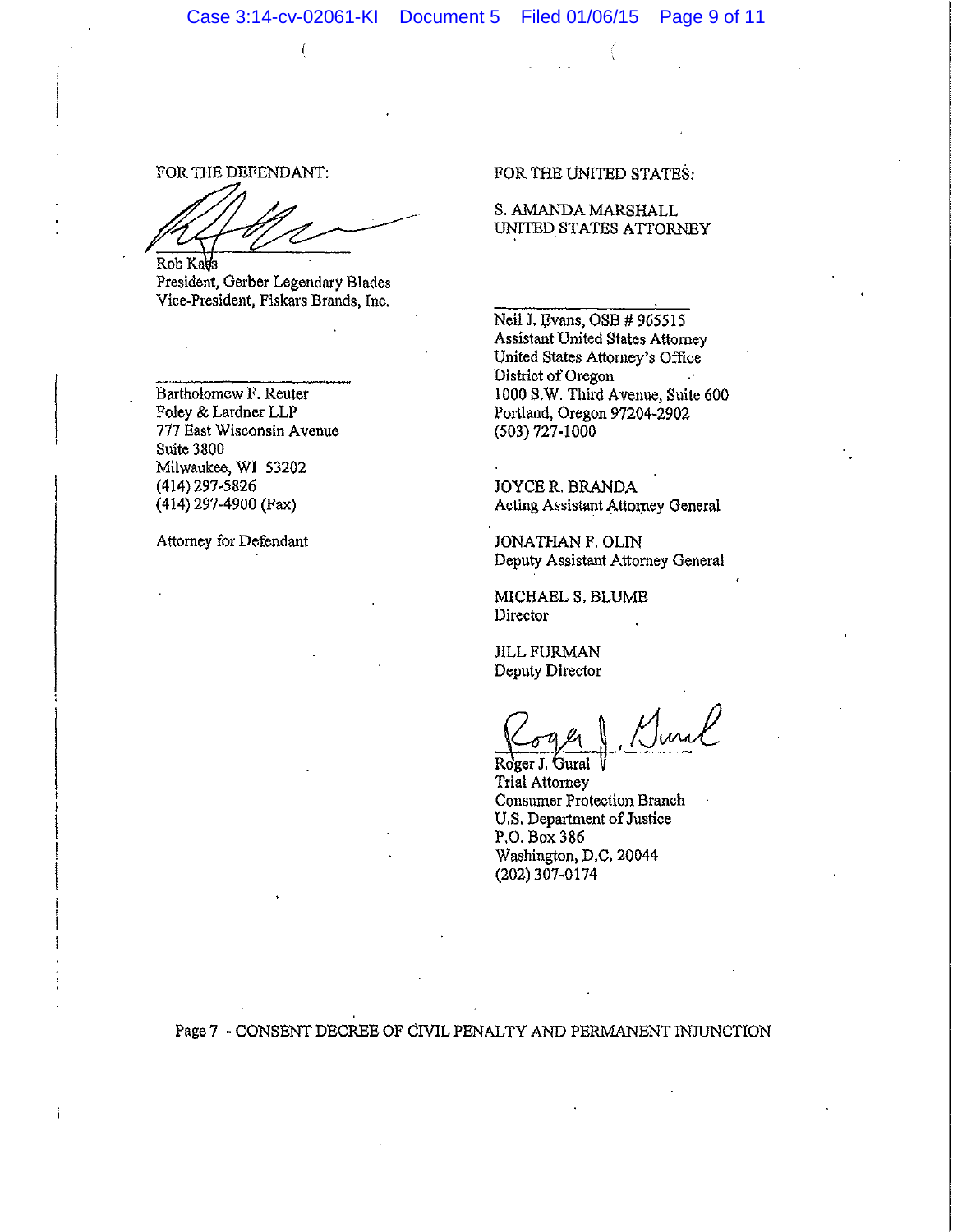Rob Kass President, Gerber Legendary Blades Vice-President, Fiskars Brands, Inc.

(

 $/10 - 2 - 0$   $?$ 

Thomas H. Tongue, OSB No. 681676 Brian R. Talcott, OSB No. 965371 Dunn Carney Allen Higgins & Tongue LLP 851 SW Sixth Avenue, Suite 1500 Portland, OR 97204 (503) 224-6440 (503) 224-7324 (Fax)

Attorneys for Defendant

### FOR THE UNITED STATES:

S. AMANDA MARSHALL UNITED STATES ATTORNEY

Neil J. Evans, OSB # 965515 Assistant United States Attorney United States Attorney's Office District of Oregon 1000 S.W. Third Avenue, Suite 600 Portland, Oregon 97204-2902 (503) 727-1000

JOYCE R. BRANDA Acting Assistant Attorney General

JONATHAN F. OLIN Deputy Assistant Attorney General

MICHAELS. BLUME **Director** 

JILL FURMAN Deputy Director

Roger J. Gural Trial Attorney Consumer Protection Branch U.S. Department of Justice P.O. Box 386 Washington, D.C. 20044 (202) 307-0174

Page 7 - CONSENT DECREE OF CIVIL PENALTY AND PERMANENT INJUNCTION